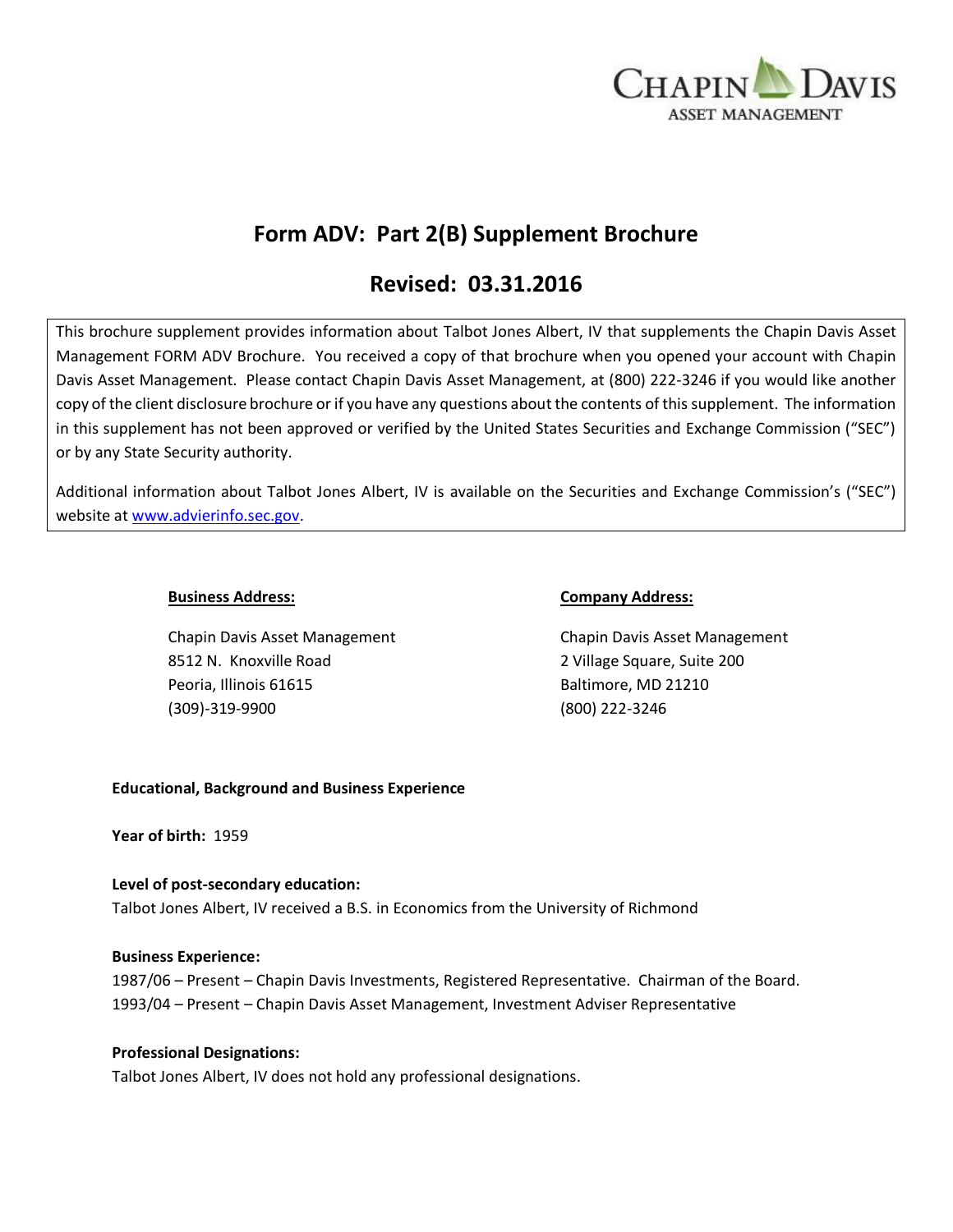#### **Disciplinary Action**

Chapin Davis Asset Management discloses facts regarding any legal or disciplinary events that it deems to be material to a client considering Talbot Jones Albert, IV to act as their Investment Advisor Representative. Chapin Davis Asset Management is not aware of any events applicable to this item. FINRA's Brokercheck<sup>®</sup> [http://www.brokercheck.finra.org](http://www.brokercheck.finra.org/) may have additional information regarding the disciplinary history of Talbot Jones Albert, IV that is not included in this brochure supplement.

#### **Other Business Activities**

In addition to being an Investment Advisor Representative with Chapin Davis Asset Management, Talbot Jones Albert, IV is also a Registered Representative at Chapin Davis Investments, a Broker/Dealer. Talbot Jones Albert, IV spends more than 10% of his time acting in both capacity. As an Investment Advisor Representative and Registered Representative, Talbot Jones Albert, IV can offer clients both advisory programs and services and nonadvisory programs. This may present a conflict of interest. However, as an Investment Advisor Representative of Chapin Davis Asset Management, Talbot Jones Albert, IV has a responsibility to make recommendations that are in the best interest of each customer.

### **Additional Compensation**

Product companies (including our affiliates) with which we have agreements work with Chapin Davis Asset Management and our financial advisors to provide education and other support to help distribute their products. These companies may pay for training and education events, seminars or other similar events for employees, financial advisors, clients and prospective clients. They may also reimburse entertainment. A financial advisor may also receive a service fee, expense reimbursement, or other payments from other companies. These service fees, as well as incentive programs and cash and/or noncash compensation, all are strictly regulated by the SEC and Financial Industry Regulatory Authority, as well as Chapin Davis Asset Management internal compliance policies.

Your Financial Advisor may also engage in the sale of insurance products as a licensed agent or broker of Chapin Davis Insurance. In your Financial Advisors' capacity as a registered representative of a broker dealer, or as a licensed insurance agent or broker, your financial advisor will receive brokerage and insurance commissions for these services.

#### **Supervision**

Investment Advisor Representatives' activities are supervised by registered principals in their office of supervisory jurisdiction and individuals therein, including any or all of the following Investment Advisor Representatives' direct registered principals, central supervision personnel who report to the Chief Compliance Officer of Chapin Davis Asset Management.

| Supervisor:   | <b>Stephanie N. Elliott</b> |
|---------------|-----------------------------|
| Title:        | COO & CCO                   |
| Phone number: | (800) 222-3246              |